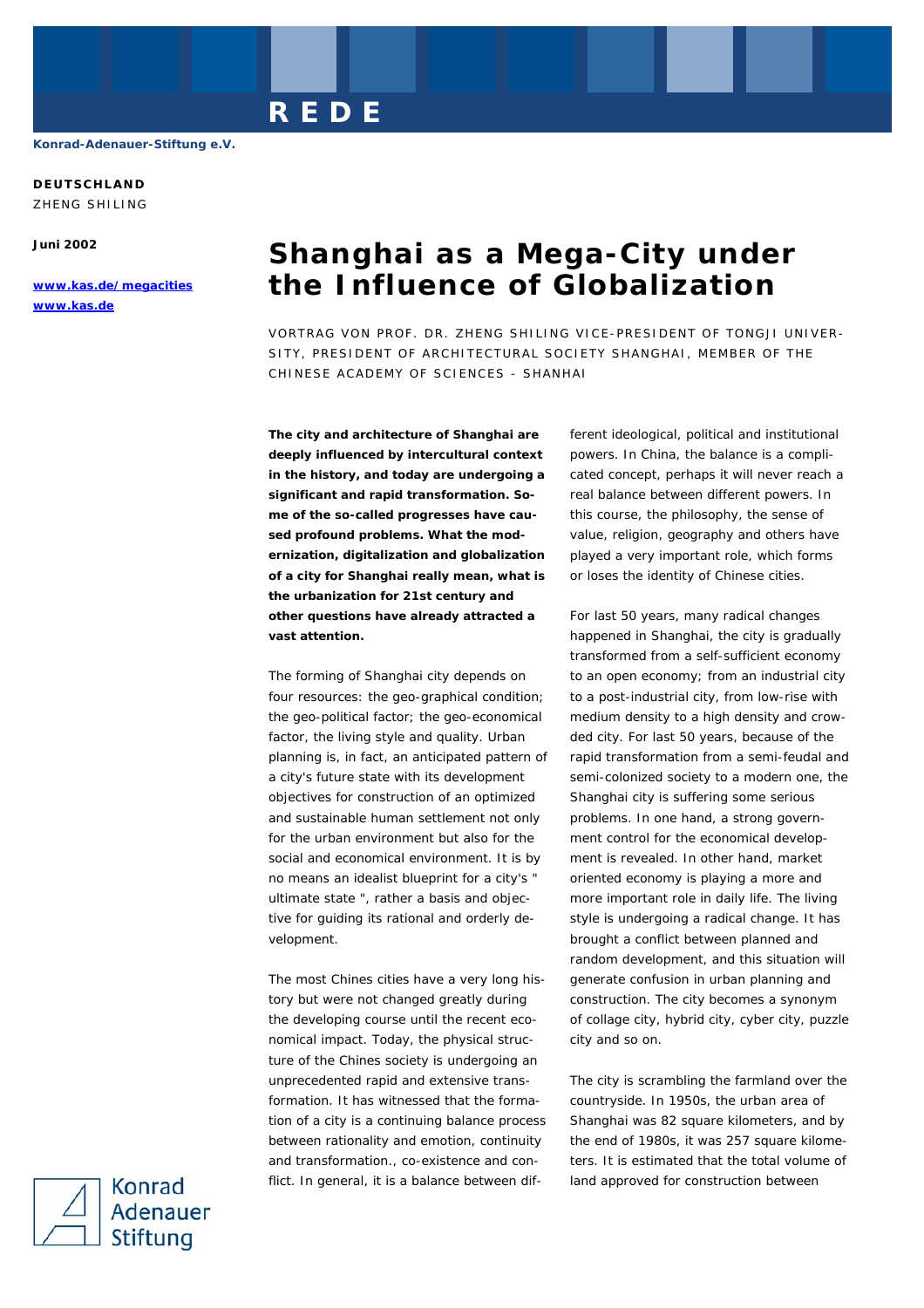**DEUTSCHLAND**  ZHENG SHILING

# **Juni 2002**

**www.kas.de/megacities www.kas.de**

in Shanghai alone, exceeding the total volume in the past forty-one years, taking up 56.7% of the total urban area, which resulted in a great many commercial residences and office buildings being vacant and the "capital" value of land was reduced. The 1990s is a period of the most rapid development ever in the history of Shanghai. In 1990, the gross domestic product of Shanghai is 75.65 billion yuan, and the per capita GDP is 5,910 yuan, in 1999, it is 403.50 bn. yuan and the per capita GDP is 30,805 yuan. The industry structure has been also greatly changed to meet the requirements of a post-industrial city, in 1990 the primary industry is 4.3%, the secondary industry is 63.8% and the tertiary industry is 31.9%. But in 1999, the percentage is respectively 1.8%, 48% and 50.2%. All of those statistics shows a rapid increase of the national economy in Shanghai. Thus the city has invested quite a lot in the construction of infrastructure. In 1990, the total investment is 22.71 billion yuan, and the investment in urban infrastructure is 0.75 bn. yuan, in 1999 it is 185.67 bn. yuan and the investment in urban infrastructure is 15.65 bn. yuan. At the same time, the urban space has been improved. The coverage rate of urban green areas is 12.4% and the per capita public green areas is 1.02 sq.m. in 1990. The statistics in 1999 is respectively 20.3% and 3.62 sq.m.

1991 to 1995 amounted to 46 493 hectares

A striking contrast in living quality from area to area happens in the same city. There is an uneven distribution of environmental resources, environmental quality, educational opportunities and infrastructure for different citizens. There is the coexistence of shanty area and best quality's residences in the same city. The big differences in human resources among Asian cities can be seen. For instance, the investment in public education is so different, the investment of pro capita in Tokyo and Osaka, it is 10.8 times as in Shanghai, Singapore is 8.7 times as in Shanghai, Hong Kong is 5 times. The number of university students in 100,000 citizens, in Tokyo, it is 4.5 times as in Shanghai, Taipei is 2.8 times, and Osaka 2 times. The technical personnel in every 100,000 citizens, it is 10 times in Tokyo and Osaka as in Shanghai, Seoul is 4.6 times, Singapore 4 times. In these aspects, Shanghai is even quite advanced than most Chinese and Asian cities.

There are a lot of critical urban problems, such as the traffic congestion, inadequate transport, water supply, low quality of services, poor quality of urban administration, large scale migration into the city from countryside, and other social problems of the poor and disadvantaged, homeless, schooling, and problems of social disorganization, and lack of employment and training opportunities for unemployed and lowskilled workers, etc.

Shanghai is the biggest metropolis of China, in 1998, its population amounts to 1306.58 million, with a territory of 6340.5 sq. km. Since last ten years, the industrial structure of Shanghai is undergoing a great change. The tertiary industry, finance, commerce, trade, communication, real estate and other service sectors are playing a more and more important role in the city's economy. Shanghai is being transformed from one of the biggest industrial centers into an open, multi-functional economic center. The opening policy and reform in the 1980s and further in 1990s brought Shanghai a brandnew start and provided much opportunity for the urban construction. The metropolis witnessed an overall change and transformation of the urban structure. According to statistics, the GDP in Shanghai is increased from 75645 million RMB of 1990 to 368820 million RMB of 1998, about 4.6% of the national GDP. In the corresponding period, the investment in the urban infrastructure is increased from 4.772 billion RMB to 517.04 billion RMB; the investment in housing construction increased from 2.626 billion RMB to 38.886 billion RMB. The number of highrise buildings in Shanghai saw an increase of 956 in 1990 to 2437 in 1997, and by the end of 1998, there were already about 2743 high-rise buildings. Since last two decades, 2401 billion RMB was already invested in the construction of infrastructure, among which, 90% was invested in last ten years.

Today, Shanghai Municipality Government, on the basis of the original master plan of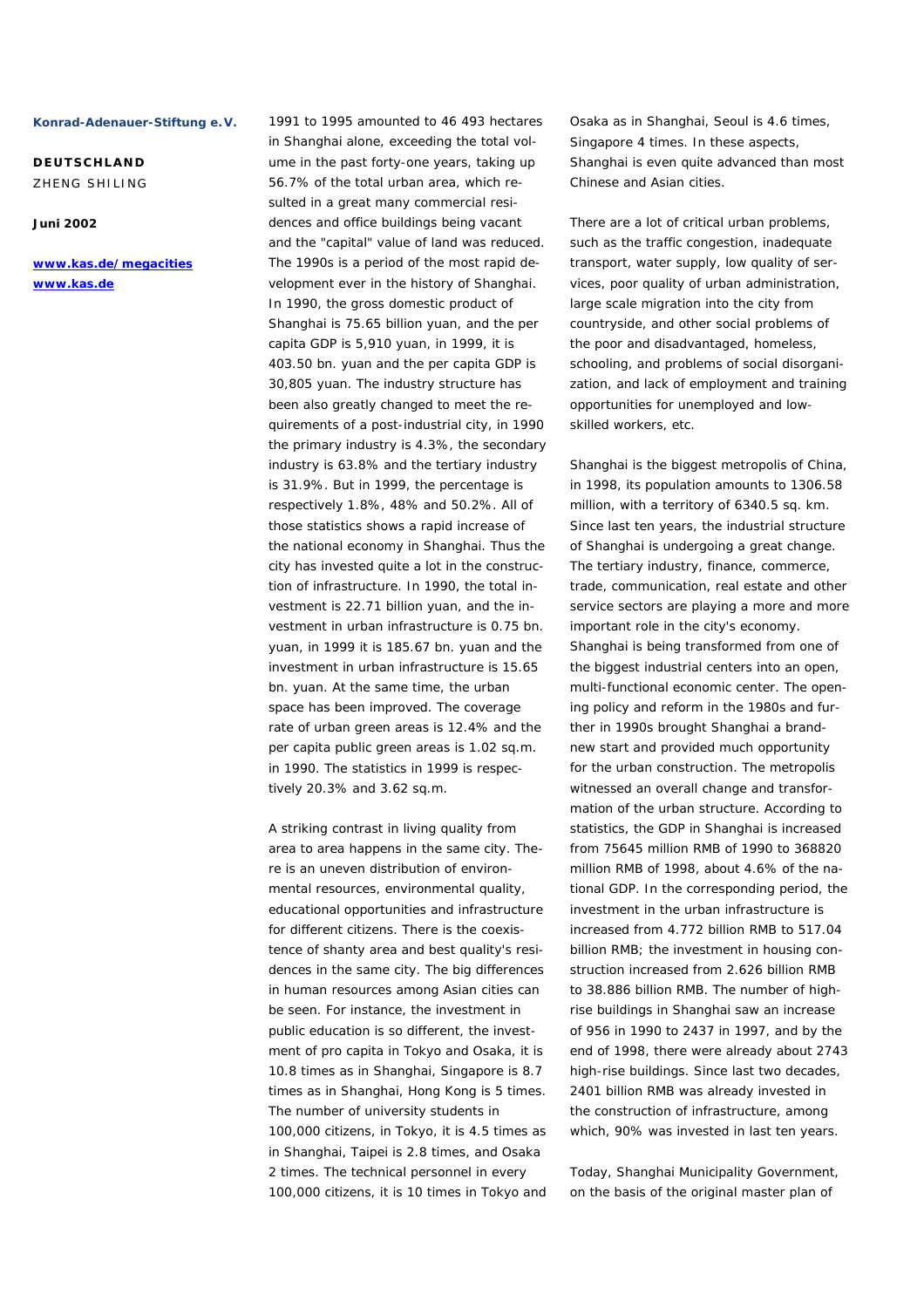**DEUTSCHLAND**  ZHENG SHILING

## **Juni 2002**

**www.kas.de/megacities www.kas.de**

Shanghai submitted to the State Council in 1984, has revised the master plan in accordance with the strategy objectives of the city's economic and social development. An ambitious plan is undertaking to build Shanghai into an international metropolis at the advent of 21st century. The slogan " a new look for the city in one year, the astonishing changes in three years " even becomes the guideline of the urban reconstruction and redevelopment. Shanghai is now facing a significant historic opportunity for it to reemerge as a world economic, financial and trade center, and no less a stern challenge to that effect. Such a formidable task as a target to fulfil can only be accomplished through a solid master plan and the unremitting efforts of the citizens and even of the people of the whole nation.

Since early 1990s, Shanghai has already set up a strategy for urban development, it is simply called " One Dragon's Head and Three Centers ", i.e. a functional aim for the opening and development of the Pudong New Area as a leading role, and to build up the city as an economic, financial and trade center in the world. In this way, Shanghai is to set in motion the efforts for a leap in the regional economy of the Yangtze Delta and its whole valley. All these thus urgently demand the city to raise scientificalness, forward-looking vision and operability, update concepts, explore new ideas, choose new starting points, and reform and improve the content and methods in urban planning and planning administration. The urban planning of Shanghai has to achieve the following five strategic objectives, that is, objectives that are to assure the realization of the metropolitan development.

The first one is to improve the mechanism of urban planning under the condition of market oriented economy. The second one is to adjust the urban structure in order to make it more rational and to meet the transformation of the industrial structure. The third one is to utilize the humanistic advantages and optimize the urban space in Shanghai. The fourth one is to construct a rational infrastructure, both soft- and hardware infrastructure. The fifth one is to improve the system of urban planning and planning administration.

Recently, a program is planned by the Urban Planning Bureau to preserve the whole central city as a historical center, at the same time, 398 buildings are included in a list for historical preservation, 11 historical areas are listed for the preservation of its fabric and urban features. There are altogether 234 complete historical neighborhoods, of which 22 historical blocks are formed, and 440 historical architectural groups, covering an area of 10 million m². According to various property and requirements, 4 historical and cultural towns, 3 scenic and tourist zones, and 2 natural reserves are classified in the suburbs. A multilevel protective and development mechanism is thus established. In the course of large-scale construction and development under the circumstance of rapid renewal and regeneration of the old city, efforts have to be made for the preservation of the housing and residences with historical and cultural significance, and the preservation of the features of the historical area. Because of the profit driven system of the urban administration, the urban renewal has destroyed a lot of old housing. The traditional urban fabric is undergoing a rapid transformation, which has made Shanghai a city similar with other cities elsewhere in the world. The identity of the city is gradually losing. Since last 20 years, with the market economy and the commercialization of the professional architect, a lot of old buildings with qualified craftsmanship are being replaced by crudely constructed masses. Since middle of 1980s, a so-called pseudoneo-classicism is popularly defused in the city. Contemporary Shanghai architecture is threatened by the copy of superficial Disneyland and cartoon style. It is to pander to the upstart's vulgar taste.

The Xin Tian Di plan offers a new approach for the urban renewal, to create a compact and workable district center, which is located between Shanghai's ancient walled city and its dynamic downtown. The idea of the project is intended to bridge the old and the new. It is a development that will ultimately accommodate 1.6 million square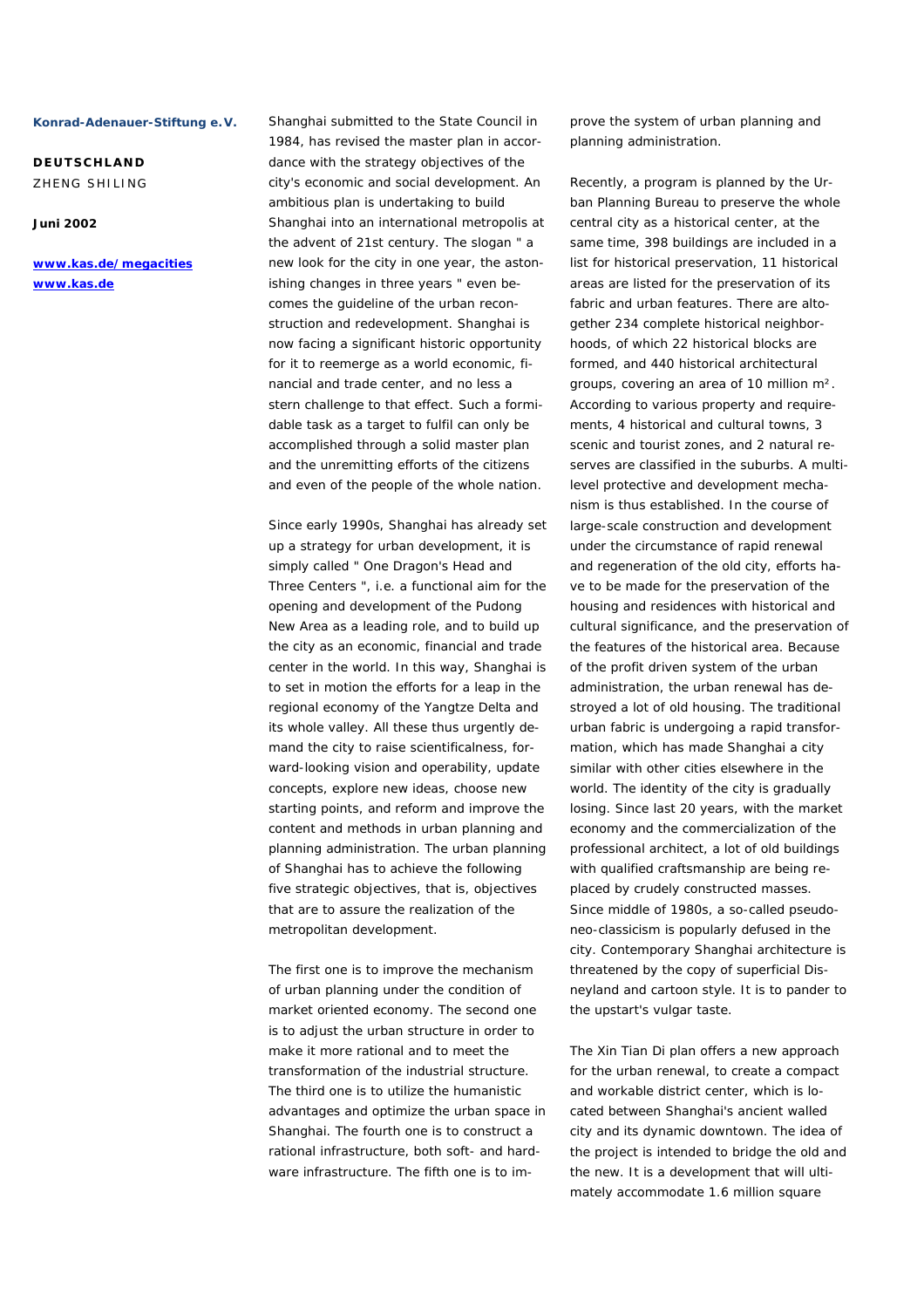**DEUTSCHLAND**  ZHENG SHILING

# **Juni 2002**

**www.kas.de/megacities www.kas.de**

meters of retail, housing, office, and hotels. SOM's main goals were to create a sense of place and to sensitively integrate the new development into the city's existing fabric. The district's various uses are brought together around a central open space that features a 3.7-hectare manmade lake. As one of the approaches for the renewal of the old Lilong housing, it has the methodological value, but it can not be the ideal model for the renewal of historical residential areas in Shanghai. The layout has arbitrarily changed the urban fabric and cut down the context. The artificial lake was dug up from a land of an old residential district. Just a very small part of the housing is preserved and the original function has been transformed to a commercial area. The surrounding old housings will be soon replaced by high-rise and luxury buildings. The Xin Tian Di Project has generated a discussion on the general worry about the rapid destroy of the old urban fabric in Shanghai.

The historical land marks quickly disappeared and sunken into the ocean of super high-rise buildings. Every client would like to have his building become a landmark. Under the system of two level administration of urban planning, the municipal government could control only 10% of the new projects, and the other 90% are mainly under the control of district government and even the investors.

From the point of view for urban development, the water space should be made good use of. Historically, Huangpu River and Suzhou Creek brought much vitality to the city and constituted Shanghai's characteristics. The future development of Shanghai still has to consider the waterfront of Huangpu River, Suzhou Creek and the whole water network in Shanghai. A transformation work for the waterfront of Suzhou Creek is now put into operation within 17 kilometers long water channel. In 2000 - 2001, Shanghai is systematically working on the planning of the public open space for Huangpu River, and the Shanghai Urban Planning Administrative Bureau has organized an international conceptual urban design for an area of 20 km long and 22.6

km². In 2001, the urban design for the waterfront of the Suzhou Creek of a length of 13 km and with an area of 4.54 km² has been organized too. Since 1999, Shanghai has made a great effort to purify its water and put the waterfront in order. New Bund, such as Southern Bund and Northern Bund along with the historical Bund are under planning.

The updated master plan has given a very significant position to the construction of cyber harbor, air harbor and deepwater harbor. In next 10 years, Shanghai will pay more attention to the construction of highway to connect with other satellite cities, in order to promote the urbanization. Shanghai takes the public transportation as the priority, especial the mass rapid railway system, which has 3 levels: inter-city railway, urban metro system and light railway system. According to the master plan, 17 metro lines have been planned, which are 4 regional metro lines, 8 urban metro lines and 5 urban light rail lines have been planned. The total length will be 780 km in the whole metropolitan area and 488 km in the Central City. Today 3 lines has been put into running, the total length is 65 km.

The large-scale construction has given a lesson to all the municipality government to pay more attention to the advanced planning. 2001 could be called the year of urban planning to Shanghai. The New Master Plan of Shanghai (2000-2020) after 8 years hard work has been finally approved by the State Council of China, and the Ten-Five Plan of Shanghai (2001-2005) has been worked out. Today, Shanghai is becoming an international laboratory for experimental architecture and advanced urban planning concepts. The contribution of construction is truly significant. No other city in the world has planned and built so much within a period of 20 years.

In 2001, three satellite cities and 6 suburb towns of Shanghai have invited architects and urban planners from U.S., U.K. Germany, Italy, France, Australia, Sweden, Spain, Holland, Japan and China to present their conceptual plans. All of those plans have dealt with a vast land area. The scale